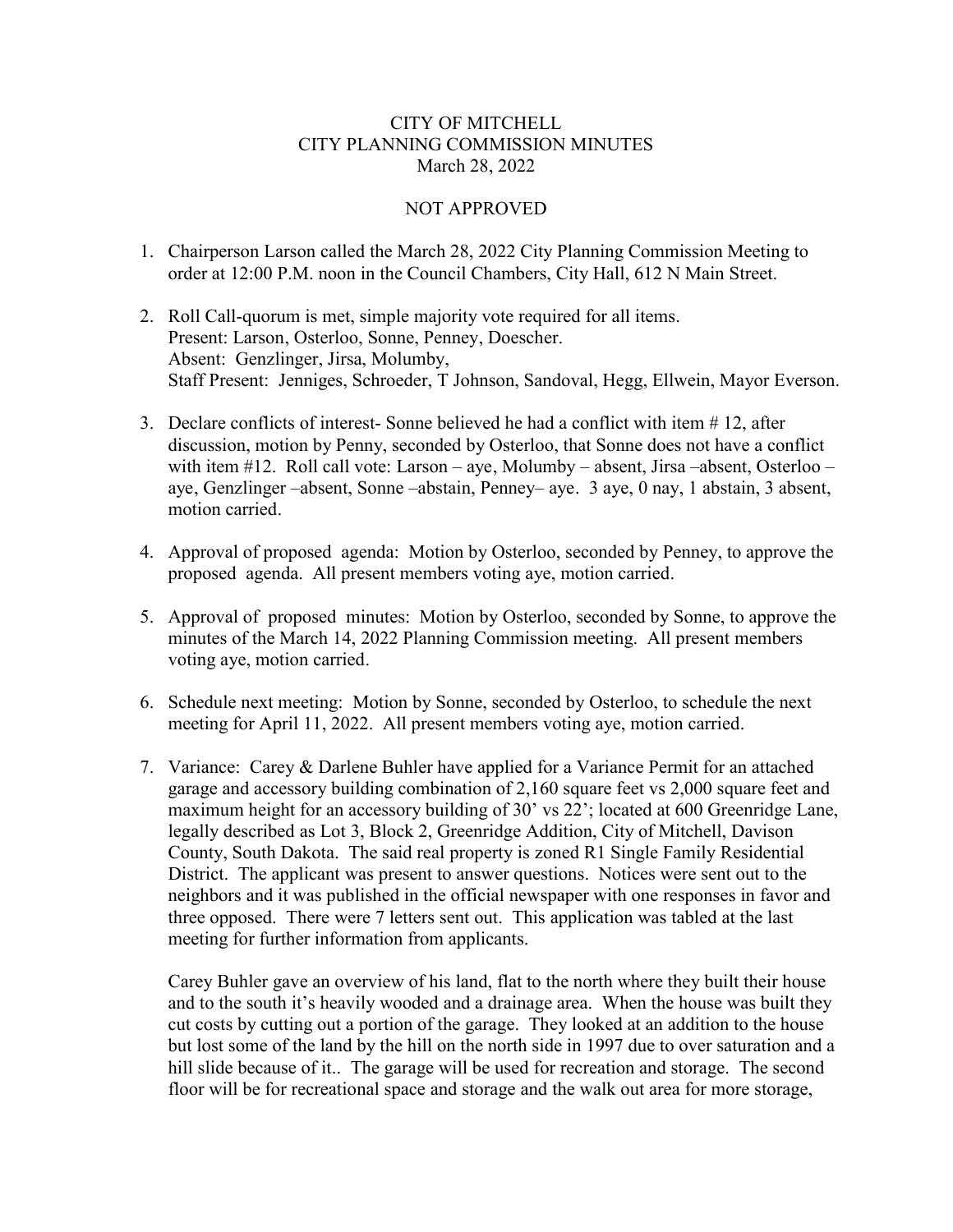not a dwelling. There will be span Crete between the main level and walkout to get away from having to use any posts in the lower floor. There will be a deck above the walk out area which is essentially at ground level. Mr Buhler showed pictures of the wooded area the south of his property showing no privacy issues with neighbors. He also showed pictures of the type of roof he would like to use, standing seam roof design with invisible fasteners. It is a non-combustible product. They have washed off firework debris from their roof in the past and the roof on their house is cedar shakes. This is the reason they choose the metal roof.

Osterloo inquired what their hardship is for building the overage in size and height. Mr. Buhler responded that they would have to go back and redesign it. Osterloo did not see that as a hardship.

Penny stated he had received phone calls in regards to this application and seeing the neighbors response against it he disapproves of it.

Motion by Penney, seconded by Osterloo,to deny the variance. Roll call vote: Larson – nay, Molumby – absent, Jirsa –absent, Osterloo – aye, Genzlinger –absent, Sonne –aye, Penney– aye. 3 aye, 1 nay, 3 absent, motion carried.

8. Variance: Robert D. Kummer of Infrastructure Design Group, Inc. representing Larry Weisser has applied for a Variance Permit for the following:

Lot A: Minimum front yard setback of 19' vs 25' for an existing dwelling.

Lot B:

Minimum front yard setback of 19' vs 25' for an existing dwelling. Minimum side yard corner setback of 12.2' vs 20' for an existing dwelling. Minimum lot width of 67.06' vs 70'. Minimum lot area of 9,580 square feet vs 10,000 square feet.

This is located at 1510 and 1520 E 1<sup>st</sup> Ave, will be legally described as Lots A & B in Block 10 of S.T. Greene's Addition, a replat of Lots 10, 11 and 12 in Block 10 of S.T. Greene's Addition to the City of Mitchell, Davison County, South Dakota and is currently legally described as Lots 10, 11 & 12, Block 10 of S.T. Greene Addition, City of Mitchell, Davison County, South Dakota, The said real property is zoned R2 Single Family Residential District. The applicant was not present to answer questions. Notices were sent out to the neighbors and it was published in the official newspaper with two responses in favor and no opposed.

Larson also read item  $# 9$  with this application since they go together.

Jenniges explained the applicant is taking the existing three lots and combining them into two. There are no proposed additions to any of the buildings, just changing the lot lines. The applicant tried to accommodate the ordinance as much as possible by moving the line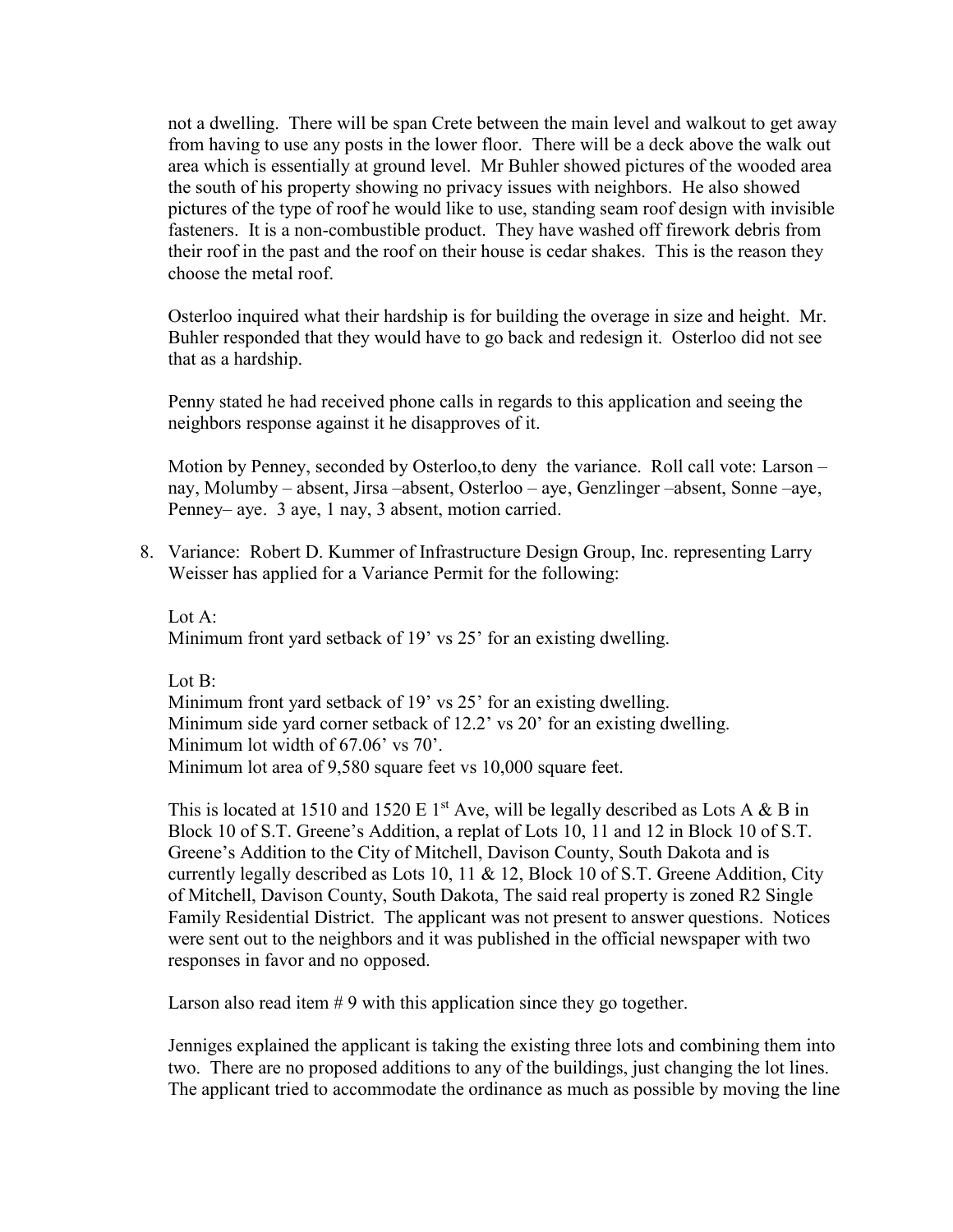between the two proposed parcels so the no side yard variance by the garage was needed. The house on proposed Lot A being so close to the east property line is causing the variances in width and lot size for Lot B. The front yard variance for both is a result of E  $1<sup>st</sup>$  Ave being an 80 ROW instead of the usual city 66' ROW. E  $1<sup>st</sup>$  used to be Highway 16.

Motion by Sonne, seconded by Osterloo,to approve the Variances. Roll call vote: Larson – aye, Molumby – absent, Jirsa –absent, Osterloo – aye, Genzlinger – absent, Sonne –aye, Penney– aye. 4 aye, 0 nay, 3 absent, motion carried.

9. Plat: Plat of Lots A & B in Block 10 of S.T. Greene's Addition, a replat of Lots 10, 11 and 12 in Block 10 of S.T. Greene's Addition to the City of Mitchell, Davison County, South Dakota; as requested by Robert D. Kummer of Infrastructure Design Group, Inc. representing Larry Weisser. The applicant was not present to answer questions.

This item was discussed with item #8, there were no new questions or comments.

Motion by Osterloo, seconded by Sonne,to approve the Plat. All present members voting aye, motion carried.

10. Variance: Robert D. Kummer of Infrastructure Design Group, Inc. representing Cory Marek has applied for a Variance Permit for minimum front yard setback of 9' vs 25' for an existing dwelling. Located at 710 N Kittridge St, will be legally described as Lot A in Block 2 of Robert Wilkinson's Addition, a vacation and replat of Lot 5 and Lot 6 of Robert Wilkinson's Addition to the City of Mitchell, Davison County, South Dakota and is currently legally described as Lots 5 & 6 in Block 2 & S  $\frac{1}{2}$  of Vacated 8<sup>th</sup> Ave & N  $\frac{1}{2}$ of Vacated Alley Abutting of Robert Wilkinson's Addition to the City of Mitchell, Davison County, South Dakota, The said real property is zoned R4 High Density Residential District. The applicant was not present to answer questions. Notices were sent out to the neighbors and it was published in the official newspaper with one responses in favor and no opposed.

Jenniges explained the applicant would like to split his existing lot into two. This creates a new legal for the existing house which is non-conforming for a setback. They are not building onto the house. The original layout had  $8<sup>th</sup>$  St as the front yard and that was vacated and so they use Kittridge St for the front yard. The existing garage on the lot has also been removed so no variance in setback is required for that.

Motion by Sonne, seconded by Penney,to approve the Variance. All present members voting aye, motion carried.

11. Plat: Plat of Lot A and Lot B in Block 2 of Robert Wilkinson's Addition, a vacation and replat of Lot 5 and Lot 6 of Robert Wilkinson's Addition to the City of Mitchell, Davison County, South Dakota; as requested by Robert D. Kummer of Infrastructure Design Group, Inc. representing Cory Marek. The applicant was not present to answer questions.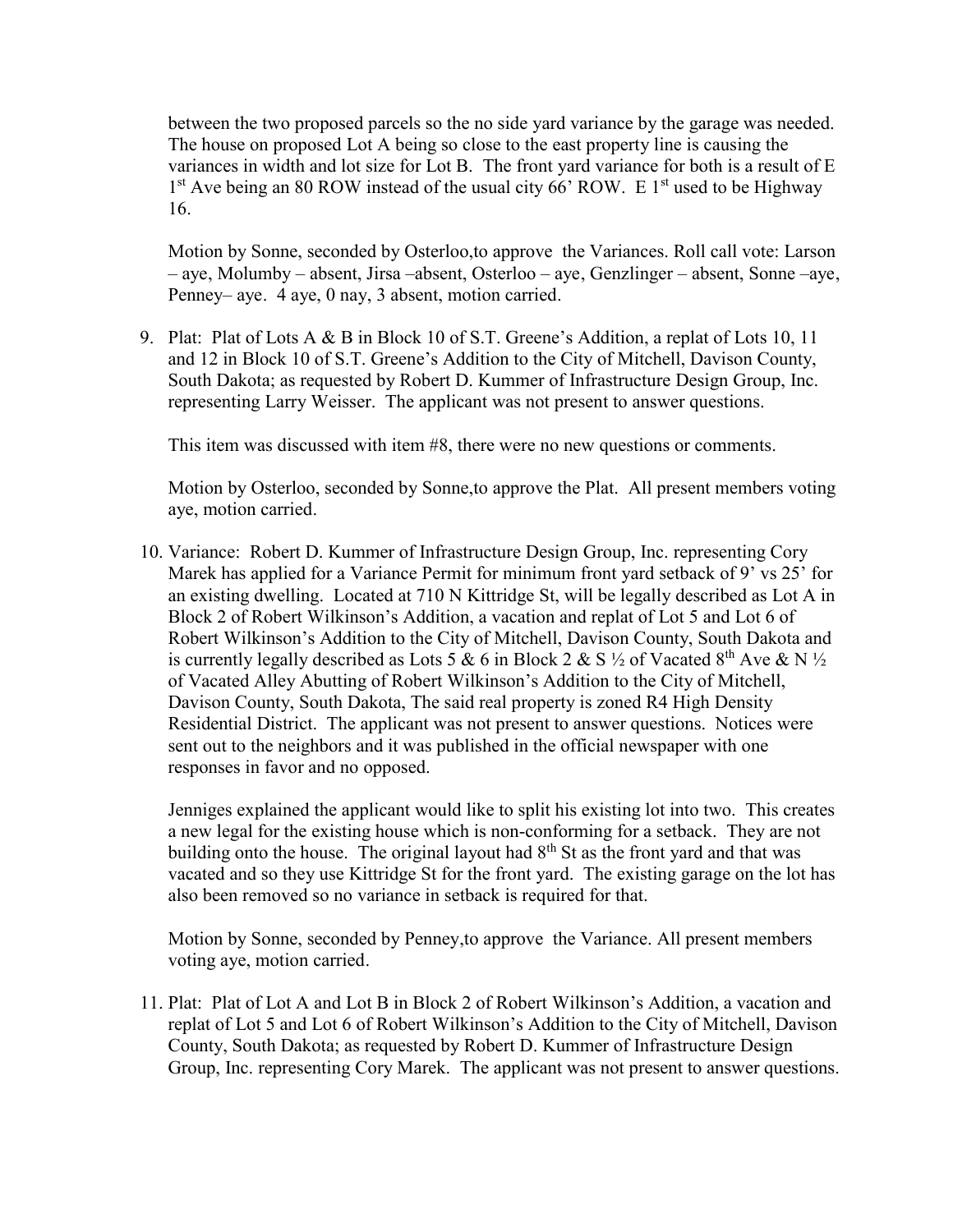Jenniges explained the proposed Lot A will include the existing residence and the new Lot B will include a new residence and garage. Lot B meets all requirements of the ordinance for a dwelling. Platting these two lots will also clean up GIS and included the vacated street and alley.

Motion by Osterloo, seconded by Sonne,to approve the Plat. All present members voting aye, motion carried.

12. Hearing and action on establishing the boundaries and approval of the project plan for Tax Increment Financing District #27.

Don Peterson representing Groneweg Construction gave an overview of the TIF. There are 22 lots left for building on for development and all must be under the state's guideline for first time homebuyer price of \$300,000. Mr. Peterson explained they used a valuation of half at \$250K and the other half at \$300K. This is a 20 year TIF but could be paid off by 2035. The TIF will be for infrastructure and the project could not be completed with out the TIF. The applicant is also doing a lot of the work themselves to keep cost down and stay within the state's restraints. This TIF will not go against the City's bonding capacity.

Ellwein stated the TIF review committee met and recommends approval of the TIF.

Motion by Osterloo, seconded by Penney,to set the boundaries for TIF District #27 to include the following and to approve the project plan and recommend approval of TIF District #27:

Lots Two (2) and Three (3) of Fiala's Addition in the East Half of the Northwest Quarter (E1/2 NW1/4) of Section Four (4), Township One Hundred Three (103) North, Range Sixty (60), West of the 5th P.M., City of Mitchell, Davison County, South Dakota, except Lots 16, 17, 18, 19, 20, and 21 of Airport Addition, A subdivision of previously platted Lots 2 and 3 of Fiala's Addition in the E ½ of the NW ¼ of Section 4, T103N, R60W, City of Mitchell Davison County, South Dakota, and except those areas depicted as Future Lots 13 and 14 on the plat of Lot 21 of Airport Addition, A subdivision of previously platted Lots 2 and 3 of Fiala's Addition in the E  $\frac{1}{2}$  of the NW  $\frac{1}{4}$ of Section 4, T103N, R60W, City of Mitchell Davison County, South Dakota;

And

Lots 16, 17, 18, 19, 20, and 21 of Airport Addition, A subdivision of previously platted Lots 2 and 3 of Fiala's Addition in the E ½ of the NW ¼ of Section 4, T103N, R60W, City of Mitchell Davison County, South Dakota.

Roll call vote: Larson – aye, Molumby – absent, Jirsa – absent, Osterloo – aye, Genzlinger – absent, Sonne – aye, Penney– aye. 4 aye, 0 nay, 3 absent, motion carried.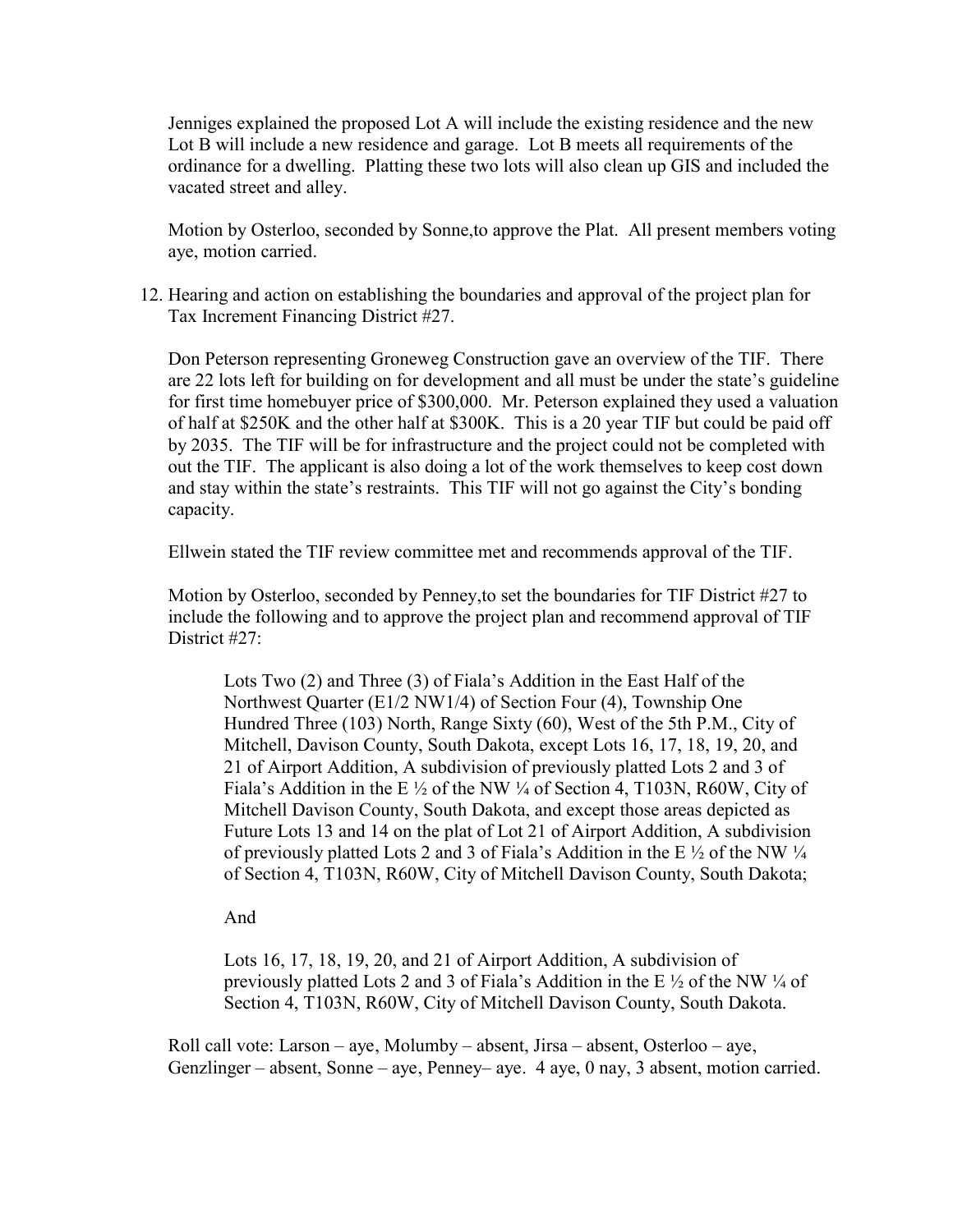13. Hearing and recommendation: an ordinance amending 10-9B-3, Woodland Heights Planned Development District. The applicant was present to answer questions.

Jenniges explained Ethan Coop Lumber is requesting Lots 10-12, Block 5 of Woodland Heights Planned Development District be added to 10-9B-3 Subarea C. It was published in the official newspaper and there were no responses from those notified. These 3 lots were never designated to a Subarea, the owner wishes to allow permitted uses of singlefamily dwellings and multi-family dwelling twelve units or less which duplexes fit within. The applicant provided a preliminary site plan showing duplexes on each of the three lots.

Motion by Sonne, seconded by Penney,to recommend approval of the ordinance amendment. All present members voting aye, motion carried.

14. Plat: Plat of Lot 4, Block 5 of Woodland Heights First Addition, a subdivision of Lot 2, Crane's Addition in the SE  $\frac{1}{4}$  of Section 34, T 103 N, R 60 W of the 5<sup>th</sup> P.M., City of Mitchell, Davison County, South Dakota; as requested by Ethan Coop Lumber. The applicant was present to answer questions.

Jenniges explained this follows within their master plan.

Motion by Osterloo, seconded by Penney,to approve the Plat. All present members voting aye, motion carried.

15. Plat: Plat of Lots 1 & 2 of Rocky Todd Addition, a Subdivision of Lot 12A-3 in the SW  $\frac{1}{4}$  of Section 10, T 103 N R 60 W of the 5<sup>th</sup> P.M., City of Mitchell, Davison County, South Dakota; as requested by Todd Boyd. The applicant was not present to answer questions.

Rocky Newenhuies stated Kay Everson owns the property. He will be purchasing Lot 1 and Todd Boyd will be purchasing Lot 2.

Jenniges stated there is an access easement to Lot 2 on this plat and also the existing water main easement. Boyd owns the storage rentals to the north of the land.

Motion by Penney, seconded by Sonne,to approve the Plat. All present members voting aye, motion carried.

16. Plat: Plat of Lots 29-A, 30-A, 31-A and 32-A, Block 10, Sunnyside Addition to the City of Mitchell, Davison County, South Dakota; as requested by Jeff Larson. The applicant was present to answer questions.

Jeff Larson explained they intend to build two duplexes on the four lots.

Osterloo questioned the size of the lots to meet minimum lot width.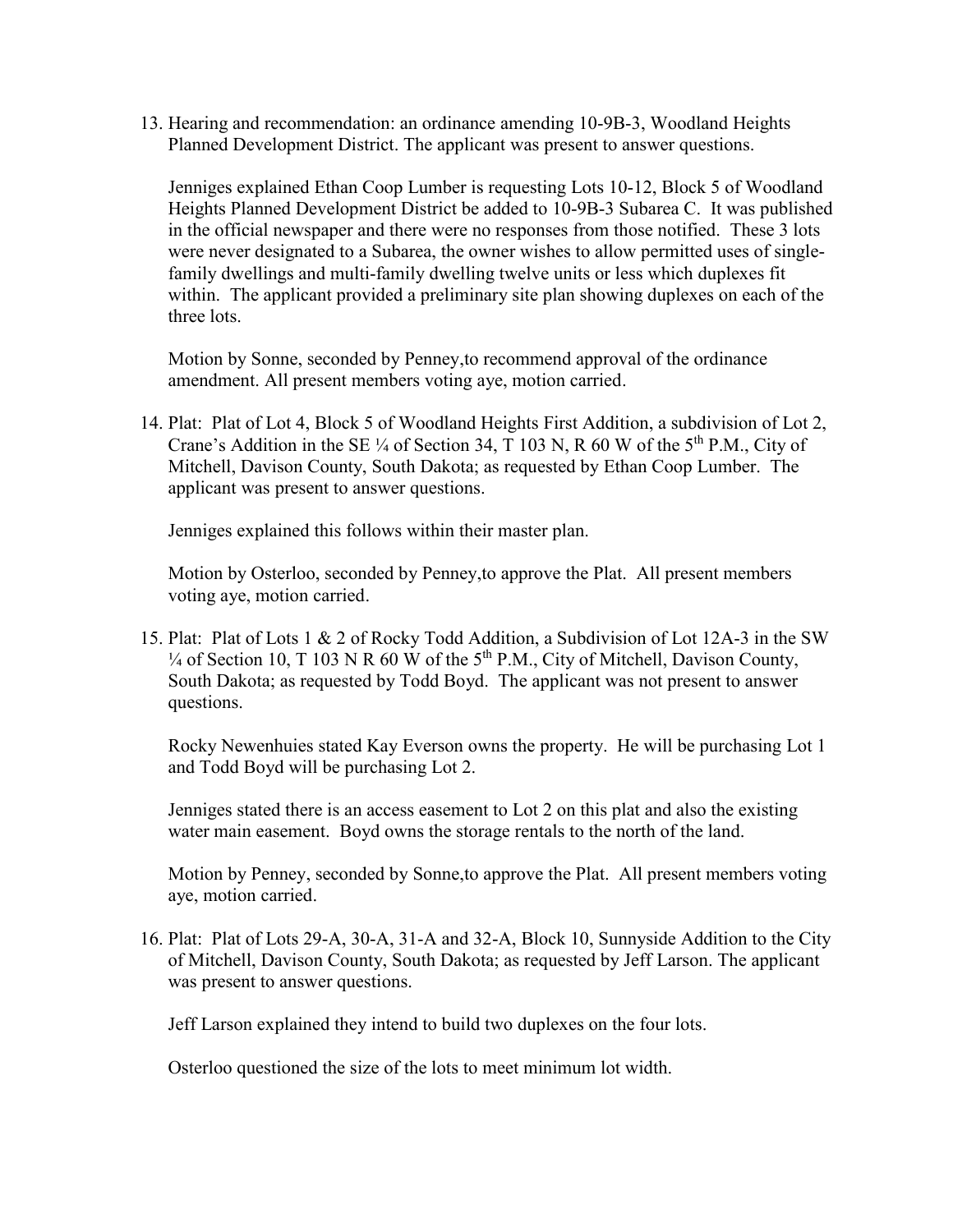Jenniges explained the applicant will combine two lots into one parcel at the Department of Equalization office and obtain a building permit to build the duplex. After the duplex is built they will sell each lot separately instead of by footages. Title companies prefer sales of lots instead of by footages. Jenniges also explained that after the half of the duplex is sold and have the dwelling on it, it becomes a non-conforming lot because it does not meet ordinance requirements and a new building permit will not be able to be issued unless that landowner applies for a variance.

Schroeder referenced the duplex to the east of these four lots, it's currently still on one parcel but splitting that by measurements would make it non-conforming. His opinion is that this is the cleaner of the two non-conforming ways. The city cannot stop the sale of land.

Motion by Osterloo, seconded by Penney,to approve the Plat. All present members voting aye, motion carried.

17. Plat: Plat of Lots 6, 7, 8, 9, 10, 11 and 12, Block 2 MLC Addition, a subdivision of Block 3 and Lot 4B, Block 4, Morningview Addition to the City of Mitchell, Davison County, South Dakota; as requested by Mueller Lumber Company. The applicant was not present to answer questions.

Jenniges explained there was a mistake when the plat and resolution were originally passed and approved. The wording "Block 3" was left out. This is to clean up the mistake that was found. Normally just an affidavit of correction signed by the surveyor would be filed at the Register of Deeds but the title company requested it go back through the process.

Motion by Osterloo, seconded by Penney,to approve the Plat. All present members voting aye, motion carried.

18. Plan Approval: Agronomy Plus Inc. located at 2450 W Havens and zoned Highway Business requested an additional building on their site. The applicant was present to answer questions.

Pat Fetral of Agronomy Plus Inc. included a site layout in the packet and explained they wish to add 10 storage tanks of liquid fertilizer to their facility. The biggest tank would be 30,000 gallons, they currently have one 10,000 gallon tank indoors. There would be a containment pit around it of 125% capacity. The state will regulate the specs of the build as well as have a test well nearby to monitor.

Motion by Sonne, seconded by Osterloo,to approve the Plan. All present members voting aye, motion carried.

19. Other Business-None.